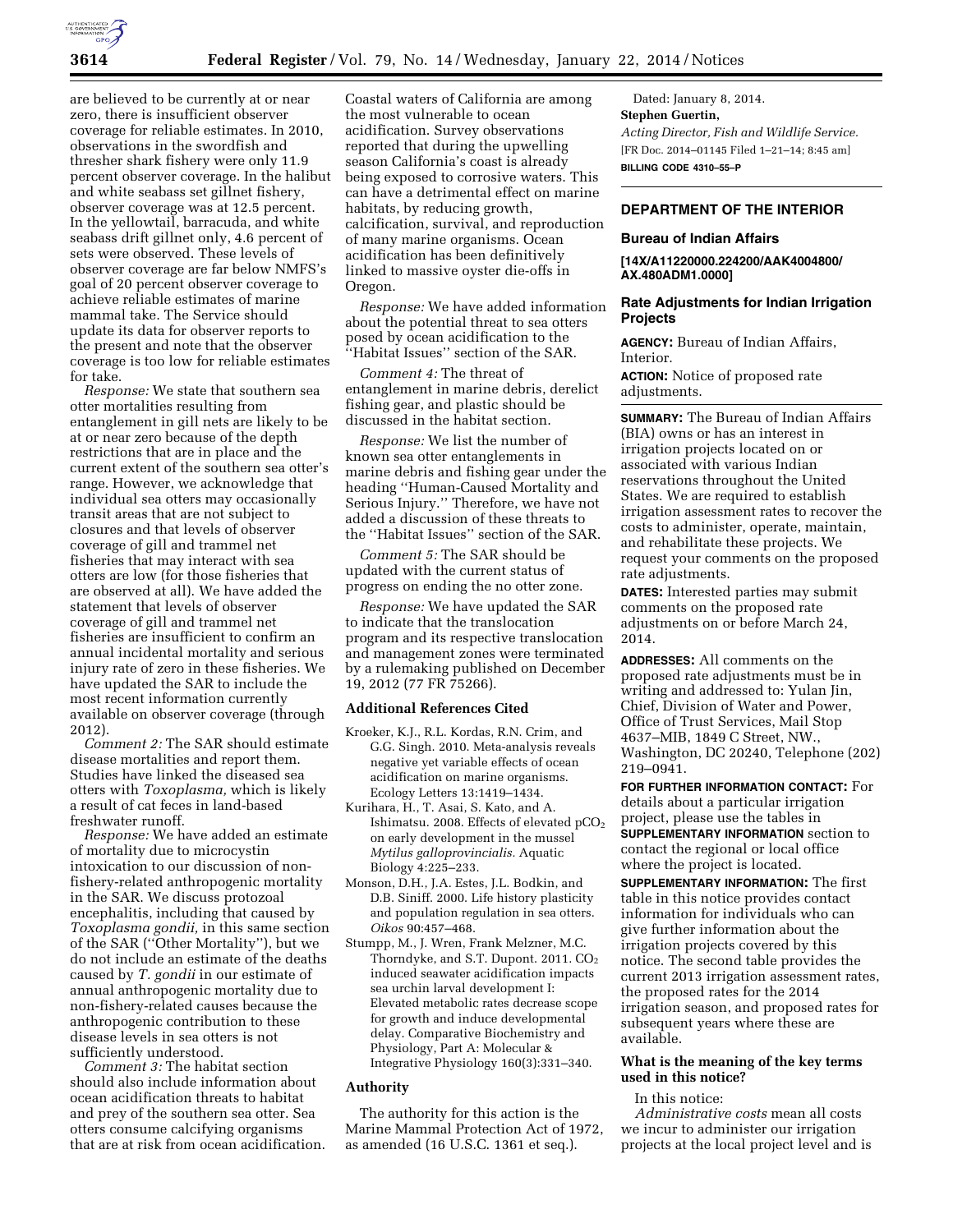a cost factor included in calculating your operation and maintenance assessment. Costs incurred at the local project level do not normally include Agency, Region, or Central Office costs unless we state otherwise in writing.

*Assessable acre* means lands designated by us to be served by one of our irrigation projects, for which we collect assessments in order to recover costs for the provision of irrigation service. (See *total assessable acres.*)

*BIA* means the Bureau of Indian Affairs.

*Bill* means our statement to you of the assessment charges and/or fees you owe the United States for administration, operation, maintenance, and/or rehabilitation. The date we mail or hand-deliver your bill will be stated on it.

*Costs* mean the costs we incur for administration, operation, maintenance, and rehabilitation to provide direct support or benefit to an irrigation facility. (See administrative costs, operation costs, maintenance costs, and rehabilitation costs).

*Customer* means any person or entity to which we provide irrigation service.

*Due date* is the date on which your bill is due and payable. This date will be stated on your bill.

*I, me, my, you* and *your* mean all persons or entities that are affected by this notice.

*Irrigation project* means a facility or portion thereof for the delivery, diversion, and storage of irrigation water that we own or have an interest in, including all appurtenant works. The term ''irrigation project'' is used interchangeably with irrigation facility, irrigation system, and irrigation area.

*Irrigation service* means the full range of services we provide customers of our irrigation projects. This includes our activities to administer, operate, maintain, and rehabilitate our projects in order to deliver water.

*Maintenance costs* means costs we incur to maintain and repair our irrigation projects and associated equipment and is a cost factor included in calculating your operation and maintenance assessment.

*Operation and maintenance (O&M) assessment* means the periodic charge you must pay us to reimburse costs of administering, operating, maintaining, and rehabilitating irrigation projects consistent with this notice and our supporting policies, manuals, and handbooks.

*Operation or operating costs* means costs we incur to operate our irrigation projects and equipment and is a cost factor included in calculating your O&M assessment.

*Past due bill* means a bill that has not been paid by the close of business on the 30th day after the due date as stated on the bill. Beginning on the 31st day after the due date, we begin assessing additional charges accruing from the due date.

*Rehabilitation costs* means costs we incur to restore our irrigation projects or features to original operating condition or to the nearest state which can be achieved using current technology and is a cost factor included in calculating your O&M assessment.

*Responsible party* means an individual or entity that owns or leases land within the assessable acreage of one of our irrigation projects and is responsible for providing accurate information to our billing office and paying a bill for an annual irrigation rate assessment.

*Total assessable acres* means the total acres served by one of our irrigation projects.

*Water delivery* is an activity that is part of the irrigation service we provide our customers when water is available.

*We, us,* and *our* means the United States Government, the Secretary of the Interior, the BIA, and all who are authorized to represent us in matters covered under this notice.

#### **Does this notice affect me?**

This notice affects you if you own or lease land within the assessable acreage of one of our irrigation projects or if you have a carriage agreement with one of our irrigation projects.

## **Where can I get information on the regulatory and legal citations in this notice?**

You can contact the appropriate office(s) stated in the tables for the irrigation project that serves you, or you can use the Internet site for the Government Printing Office at *[http://](http://www.gpo.gov) [www.gpo.gov.](http://www.gpo.gov)* 

#### **Why are you publishing this notice?**

We are publishing this notice to notify you that we propose to adjust our irrigation assessment rates. This notice is published in accordance with the BIA's regulations governing its operation and maintenance of irrigation projects, found at 25 CFR Part 171. This regulation provides for the establishment and publication of the rates for annual irrigation assessments as well as related information about our irrigation projects.

## **What authorizes you to issue this notice?**

Our authority to issue this notice is vested in the Secretary of the Interior by

5 U.S.C. 301 and the Act of August 14, 1914 (38 Stat. 583; 25 U.S.C. 385). The Secretary has in turn delegated this authority to the Assistant Secretary— Indian Affairs under Part 209, Chapter 8.1A, of the Department of the Interior's Departmental Manual.

#### **When will you put the rate adjustments into effect?**

We will put the rate adjustments into effect for the 2014 irrigation season and subsequent years where applicable.

#### **How do you calculate irrigation rates?**

We calculate annual irrigation assessment rates in accordance with 25 CFR 171.500 by estimating the annual costs of operation and maintenance at each of our irrigation projects and then dividing by the total assessable acres for that particular irrigation project. The result of this calculation for each project is stated in the rate table in this notice.

#### **What kinds of expenses do you consider in determining the estimated annual costs of operation and maintenance?**

Consistent with 25 CFR 171.500, these expenses include the following:

(a) Salary and benefits for the project engineer/manager and project employees under the project engineer/ manager's management or control;

- (b) Materials and supplies;
- (c) Vehicle and equipment repairs;
- (d) Equipment costs, including lease fees;
	- (e) Depreciation;
	- (f) Acquisition costs;

(g) Maintenance of a reserve fund available for contingencies or emergency costs needed for the reliable operation of the irrigation facility infrastructure;

- (h) Maintenance of a vehicle and heavy equipment replacement fund;
- (i) Systematic rehabilitation and replacement of project facilities;

(j) Carriage Agreements for the transfer of project water through irrigation facilities owned by others;

- (k) Any water storage fees for non BIA-owned reservoirs, as applicable;
- (l) Contingencies for unknown costs and omitted budget items; and

(m) Other expenses we determine necessary to properly perform the activities and functions characteristic of an irrigation project.

#### **When should I pay my irrigation assessment?**

We will mail or hand-deliver your bill notifying you (a) the amount you owe to the United States and (b) when such amount is due. If we mail your bill, we will consider it as being delivered no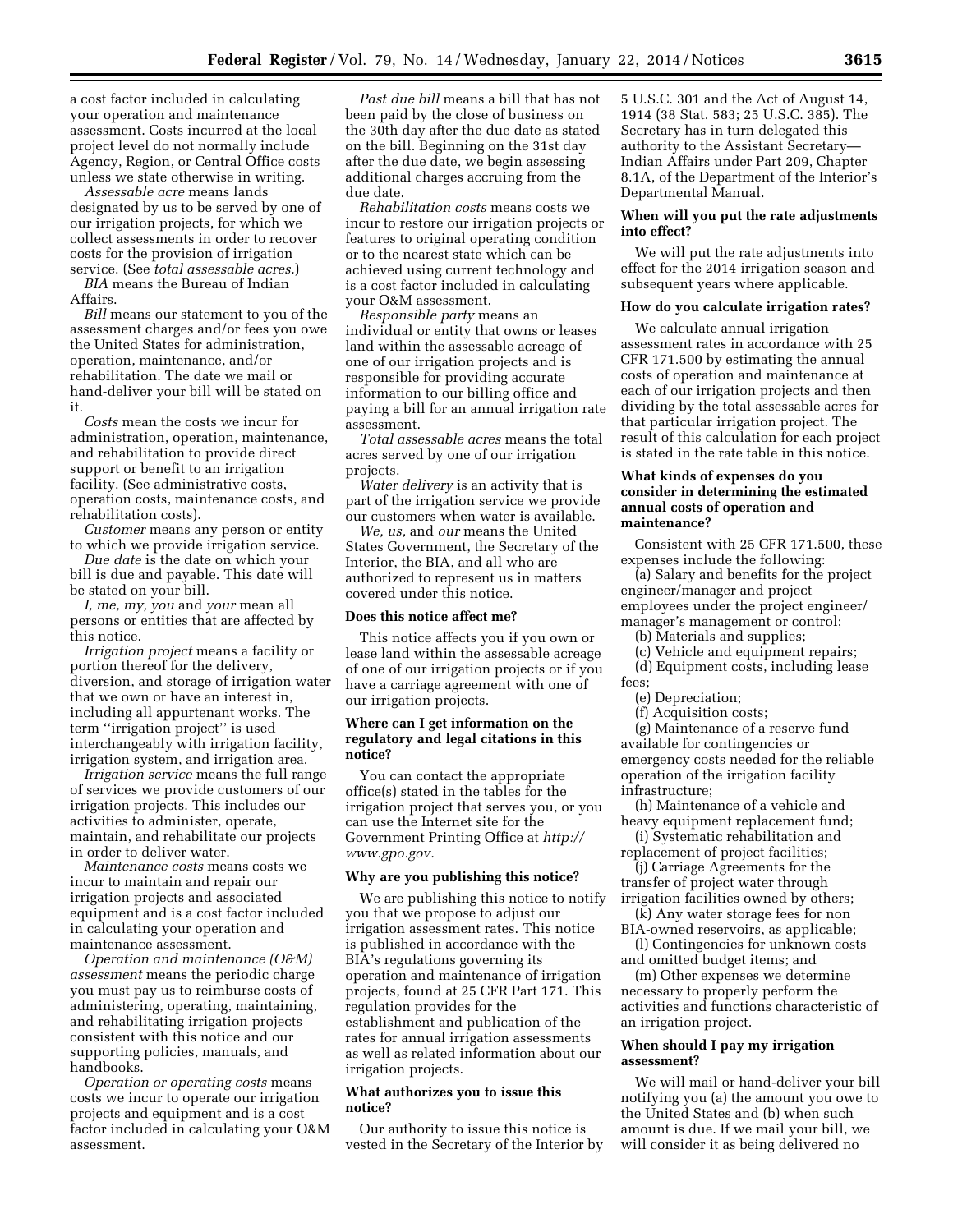later than 5 business days after the day we mail it. You should pay your bill by the due date stated on the bill.

# **What information must I provide for billing purposes?**

All responsible parties are required to provide the following information to the billing office associated with the irrigation project where you own or lease land within the project's assessable acreage or to the billing office associated with the irrigation project with which you have a carriage agreement:

(1) The full legal name of person or entity responsible for paying the bill;

(2) An adequate and correct address for mailing or hand delivering our bill; and

(3) The taxpayer identification number or social security number of the person or entity responsible for paying the bill.

# **Why are you collecting my taxpayer identification number or social security number?**

Public Law 104–134, the Debt Collection Improvement Act of 1996, requires that we collect the taxpayer identification number or social security number before billing a responsible party and as a condition to servicing the account.

# **What happens if I am a responsible party but I fail to furnish the information required to the billing office responsible for the irrigation project within which I own or lease assessable land or for which I have a carriage agreement?**

If you are late paying your bill because of your failure to furnish the required information listed above, you will be assessed interest and penalties as provided below, and your failure to provide the required information will not provide grounds for you to appeal your bill or any penalties assessed.

# **What can happen if I do not provide the information required for billing purposes?**

We can refuse to provide you irrigation service.

# **If I allow my bill to become past due, could this affect my water delivery?**

Yes. 25 CFR 171.545(a) states: ''We will not provide you irrigation service until: (1) Your bill is paid; or (2) You make arrangement for payment pursuant to § 171.550 of this part.''

If we do not receive your payment before the close of business on the 30th day after the due date stated on your bill, we will send you a past due notice. This past due notice will have additional information concerning your rights. We will consider your past due notice as delivered no later than 5 business days after the day we mail it. We follow the procedures provided in 31 CFR 901.2, ''Demand for Payment,'' when demanding payment of your past due bill.

## **Are there any additional charges if I am late paying my bill?**

Yes. We will assess you interest on the amount owed, using the rate of interest established annually by the Secretary of the United States Treasury (Treasury) to calculate what you will be assessed. You will not be assessed this charge until your bill is past due. However, if you allow your bill to

# NORTHWEST REGION CONTACTS

become past due, interest will accrue from the original due date, not the past due date. Also, you will be charged an administrative fee of \$12.50 for each time we try to collect your past due bill. If your bill becomes more than 90 days past due, you will be assessed a penalty charge of 6 percent per year, which will accrue from the date your bill initially became past due. Pursuant to 31 CFR 901.9, ''Interest, penalties and administrative costs,'' as a Federal agency, we are required to charge interest, penalties, and administrative costs in accordance with 31 U.S.C. 3717.

# **What else will happen to my past due bill?**

If you do not pay your bill or make payment arrangements to which we agree, we are required to send your past due bill to the Treasury for further action. Under the provisions of 31 CFR 901.1, ''Aggressive agency collection activity,'' federal agencies should consider referring debts that are less than 180 days delinquent, and we must send any unpaid annual irrigation assessment bill to Treasury no later than 180 days after the original due date of the bill.

# **Who can I contact for further information?**

The following tables are the regional and project/agency contacts for our irrigation facilities.

Stanley Speaks, Regional Director Bureau of Indian Affairs, Northwest Regional Office 911 N.E. 11th Avenue Portland, Oregon 97232–4169 Telephone: (503) 231–6702

| Project name | Project/agency contacts                                                                                                           |
|--------------|-----------------------------------------------------------------------------------------------------------------------------------|
|              | Vacant, Superintendent, Fort Hall Agency, P.O. Box 220, Fort Hall, ID<br>83203-0220, Telephone: (208) 238-2301.                   |
|              | Edwin Lewis, Project Administrator, Wapato Irrigation Project, P.O. Box<br>220, Wapato, WA 98951-0220, Telephone: (509) 877-3155. |

# ROCKY MOUNTAIN REGION CONTACTS

Ed Parisian, Regional Director Bureau of Indian Affairs, Rocky Mountain Regional Office 316 North 26th Street Billings, Montana 59101 Telephone: (406) 247–7943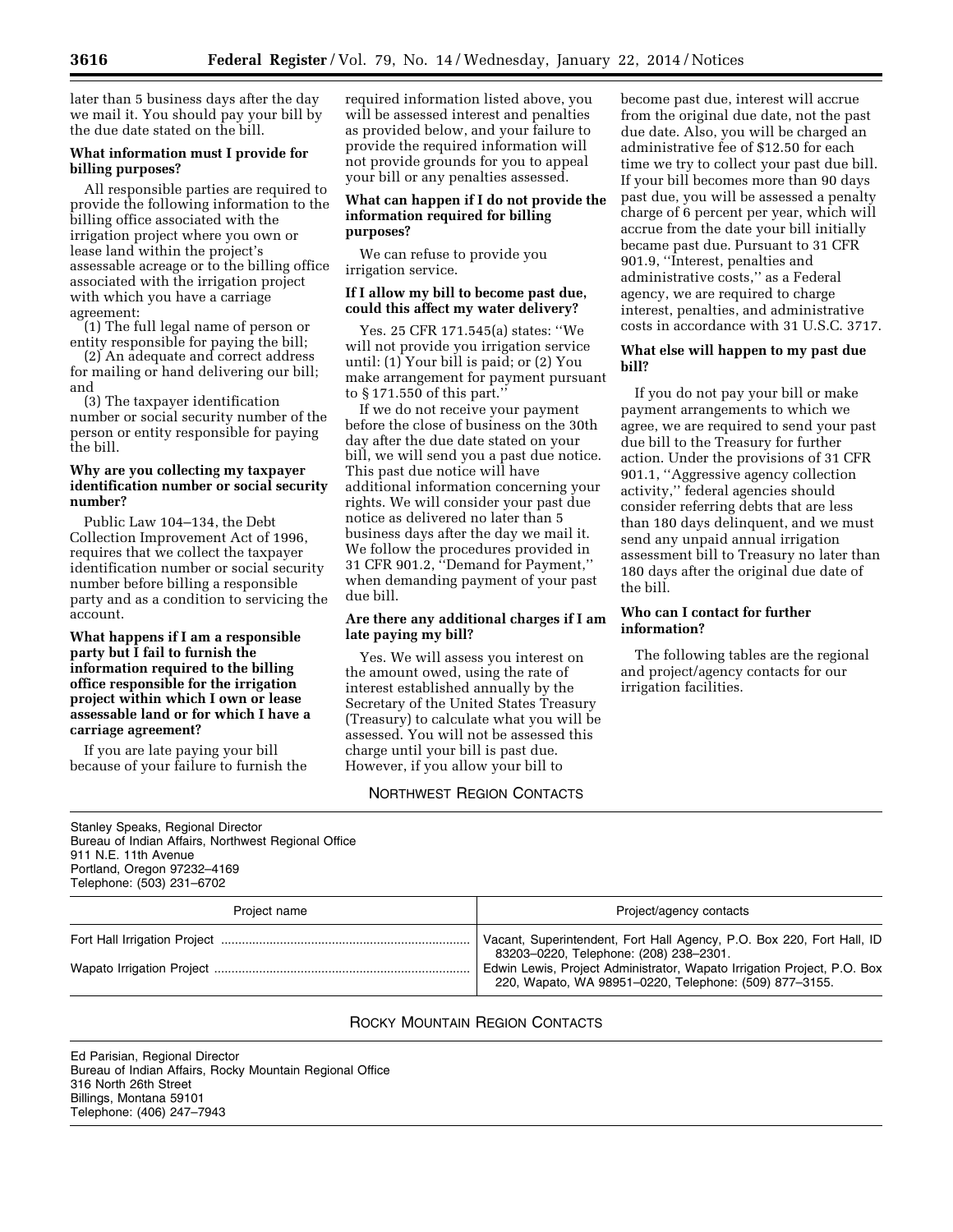# ROCKY MOUNTAIN REGION CONTACTS—Continued

| Project name | Project/agency contacts                                                                                                                                                                                                                                                                                                                   |  |  |
|--------------|-------------------------------------------------------------------------------------------------------------------------------------------------------------------------------------------------------------------------------------------------------------------------------------------------------------------------------------------|--|--|
|              | Thedis Crowe, Acting Superintendent, Greg Tatsey, Irrigation Project<br>Manager, Box 880, Browning, MT 59417, Telephones: (406) 338-                                                                                                                                                                                                      |  |  |
|              | 7544, Superintendent, (406) 338–7519, Irrigation Project Manager.<br>Vianna Stewart, Superintendent, Kyle Varvel, Irrigation Project Man-<br>ager, P.O. Box 69, Crow Agency, MT 59022, Telephones: (406)<br>638–2672, Superintendent, (406) 638–2863, Irrigation Project Man-                                                             |  |  |
|              | ager.<br>Cliff Hall, Superintendent, Vacant, Irrigation Project Manager, (Project<br>operations & management contracted to Tribes), R.R.1, Box 980,<br>Harlem, MT 59526, Telephones: (406) 353-2901, Superintendent,                                                                                                                      |  |  |
|              | (406) 353–8454, Irrigation Project Manager (Tribal Office).<br>Charles Knowlton, Acting Superintendent, P.O. Box 637, Poplar, MT<br>59255, Huber Wright, Acting Irrigation Project Manager, 602 6th Ave-<br>nue North, Wolf Point, MT 59201, Telephones: (406) 768-5312, Su-<br>perintendent, (406) 653-1752, Irrigation Project Manager. |  |  |
|              | Ray Nation, Acting Superintendent, Brent Allen, Irrigation Project Man-<br>ager, P.O. Box 158, Fort Washakie, WY 82514, Telephones: (307)<br>332-7810, Superintendent, (307) 332-2596, Irrigation Project Man-<br>ager.                                                                                                                   |  |  |

# SOUTHWEST REGION CONTACTS

William T. Walker, Regional Director Bureau of Indian Affairs, Southwest Regional Office 1001 Indian School Road Albuquerque, New Mexico 87104 Telephone: (505) 563–3100

| Project name | Project/agency contacts                                                                                                                                                                                |
|--------------|--------------------------------------------------------------------------------------------------------------------------------------------------------------------------------------------------------|
|              | John Waconda, Superintendent, Vickie Begay, Irrigation Project Man-<br>ager, P.O. Box 315, Ignacio, CO 81137-0315, Telephones: (970)<br>563-4511, Superintendent, (970) 563-9484, Irrigation Engineer. |

# WESTERN REGION CONTACTS

Bryan Bowker, Regional Director Bureau of Indian Affairs, Western Regional Office 2600 N. Central Ave., 4th Floor Mailroom Phoenix, Arizona 85004 Telephone: (602) 379–6600

| Project name | Project/agency contacts                                                                                                                                                                 |  |  |
|--------------|-----------------------------------------------------------------------------------------------------------------------------------------------------------------------------------------|--|--|
|              | MarDon Glory, Acting, Superintendent, Gary Colvin, Acting Irrigation<br>Project Manager, 12124 1st Avenue, Parker, AZ 85344, Telephone:<br>$(928)$ 669-7111.                            |  |  |
|              | Joseph McDade, Superintendent, 2719 Argent Ave., Suite 4, Gateway<br>Plaza, Elko, NV 89801, Telephone: (775) 738-5165.                                                                  |  |  |
|              | Irene Herder, Superintendent, 256 South Second Avenue, Suite D,<br>Yuma, AZ 85364, Telephone: (928) 782-1202.                                                                           |  |  |
|              | Ferris Begay, Project Manager, Clarence Begay, Irrigation Manager,<br>13805 N. Arizona Boulevard, Coolidge, AZ 85128, Telephone: (520)<br>723-6225.                                     |  |  |
|              | Cecilia Martinez, Superintendent, Pima Agency, Land Operations, P.O.<br>Box 8, Sacaton, AZ 85247, Telephone: (520) 562-3326.                                                            |  |  |
|              | Johnna Blackhair, Superintendent, Dallas Perank, Acting Irrigation Sys-<br>tem Manager, P.O. Box 130, Fort Duchesne, UT 84026, Telephone:<br>(435) 722-4300, Telephone: (435) 722-4341. |  |  |
|              | Athena Brown, Superintendent, 311 E. Washington Street, Carson City,<br>NV 89701, Telephone: (775) 887-3500.                                                                            |  |  |

# **What irrigation assessments or charges are proposed for adjustment by this notice?**

The rate table below contains the current rates for all irrigation projects where we recover costs of administering, operating, maintaining, and rehabilitating them. The table also contains the proposed rates for the 2014 season and subsequent years where

applicable. An asterisk immediately following the name of the project notes the irrigation projects where rates are proposed for adjustment. **BILLING CODE 4310–W7–P**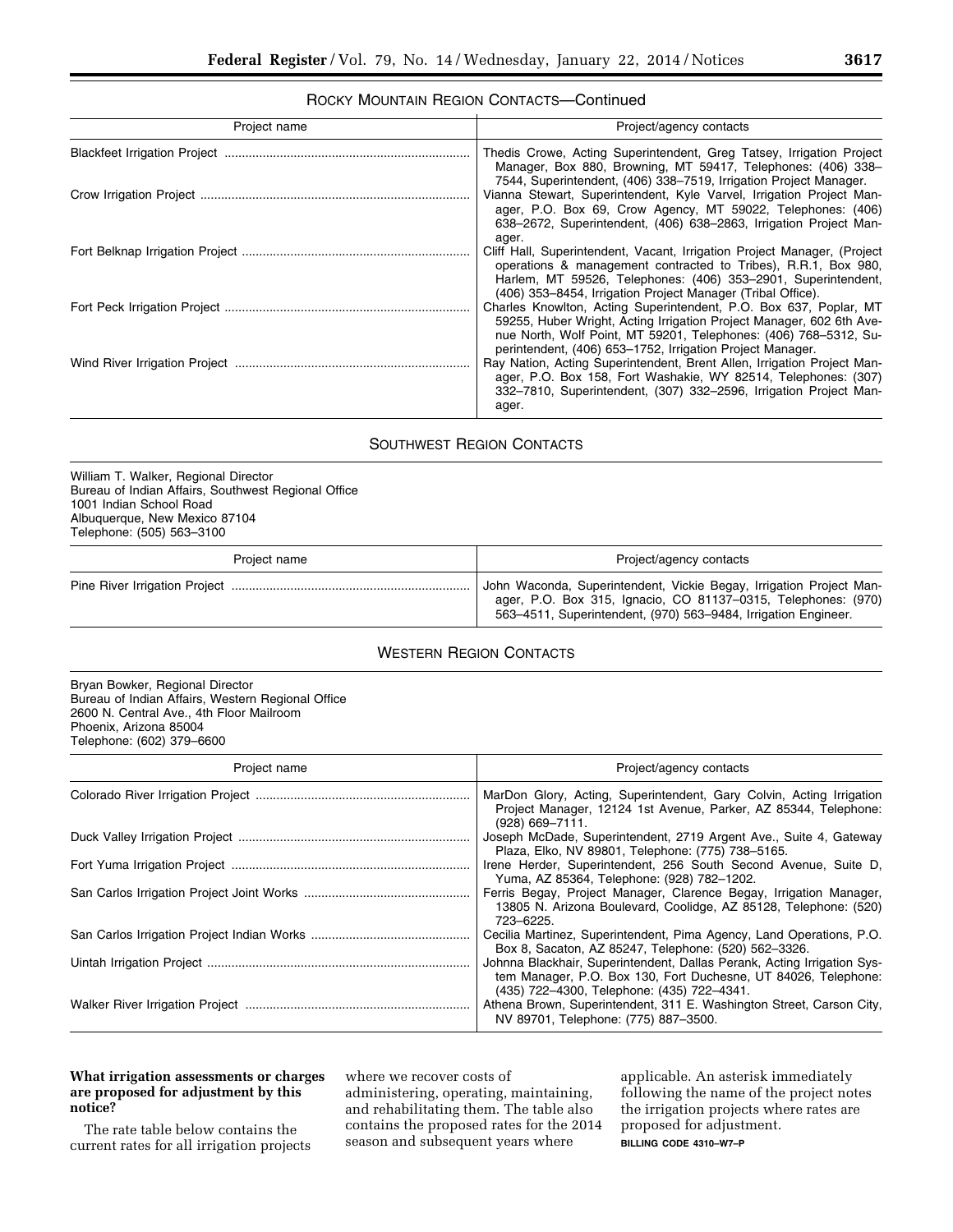$\equiv$ 

| Project Name                                           | Rate<br>Category            | Final<br><b>2013 Rate</b> | Proposed<br><b>2014 Rate</b> |
|--------------------------------------------------------|-----------------------------|---------------------------|------------------------------|
| Fort Hall Irrigation Project                           | Basic per acre              | \$47.00                   | \$47.00                      |
|                                                        | Minimum Charge per tract    | \$32.50                   | \$32.50                      |
| Fort Hall Irrigation Project -<br><b>Minor Units</b>   | Basic per acre              | \$24.00                   | \$24.00                      |
|                                                        | Minimum Charge per tract    | \$32.50                   | \$32.50                      |
| Fort Hall Irrigation Project -<br>Michaud              | Basic per acre              | \$47.50                   | \$47.50                      |
|                                                        | Pressure per acre           | \$65.50                   | \$65.50                      |
|                                                        | Minimum Charge per tract    | \$32.50                   | \$32.50                      |
| Wapato Irrigation Project-<br>Toppenish/Simcoe Unit*   | Minimum Charge for per bill | \$20.00                   | \$23.00                      |
|                                                        | Basic per acre              | \$21.00                   | \$23.00                      |
| Wapato Irrigation Project -<br>Ahtanum Unit            | Minimum Charge per bill     | \$24.00                   | \$24.00                      |
|                                                        | Basic per acre              | \$24.00                   | \$24.00                      |
| Wapato Irrigation Project -                            | Minimum Charge for per bill | \$71.00                   | \$76.00                      |
| Satus Unit *                                           | "A" Basic per acre          | \$71.00                   | \$76.00                      |
|                                                        | "B" Basic per acre          | \$77.00                   | \$82.00                      |
| Wapato Irrigation Project -<br><b>Additional Works</b> | Minimum Charge per bill     | \$71.00                   | \$71.00                      |
|                                                        | Basic per acre              | \$71.00                   | \$71.00                      |
| Wapato Irrigation Project -<br>Water Rental*           | Minimum Charge              | \$79.00                   | \$84.00                      |
|                                                        | Basic per acre              | \$79.00                   | \$84.00                      |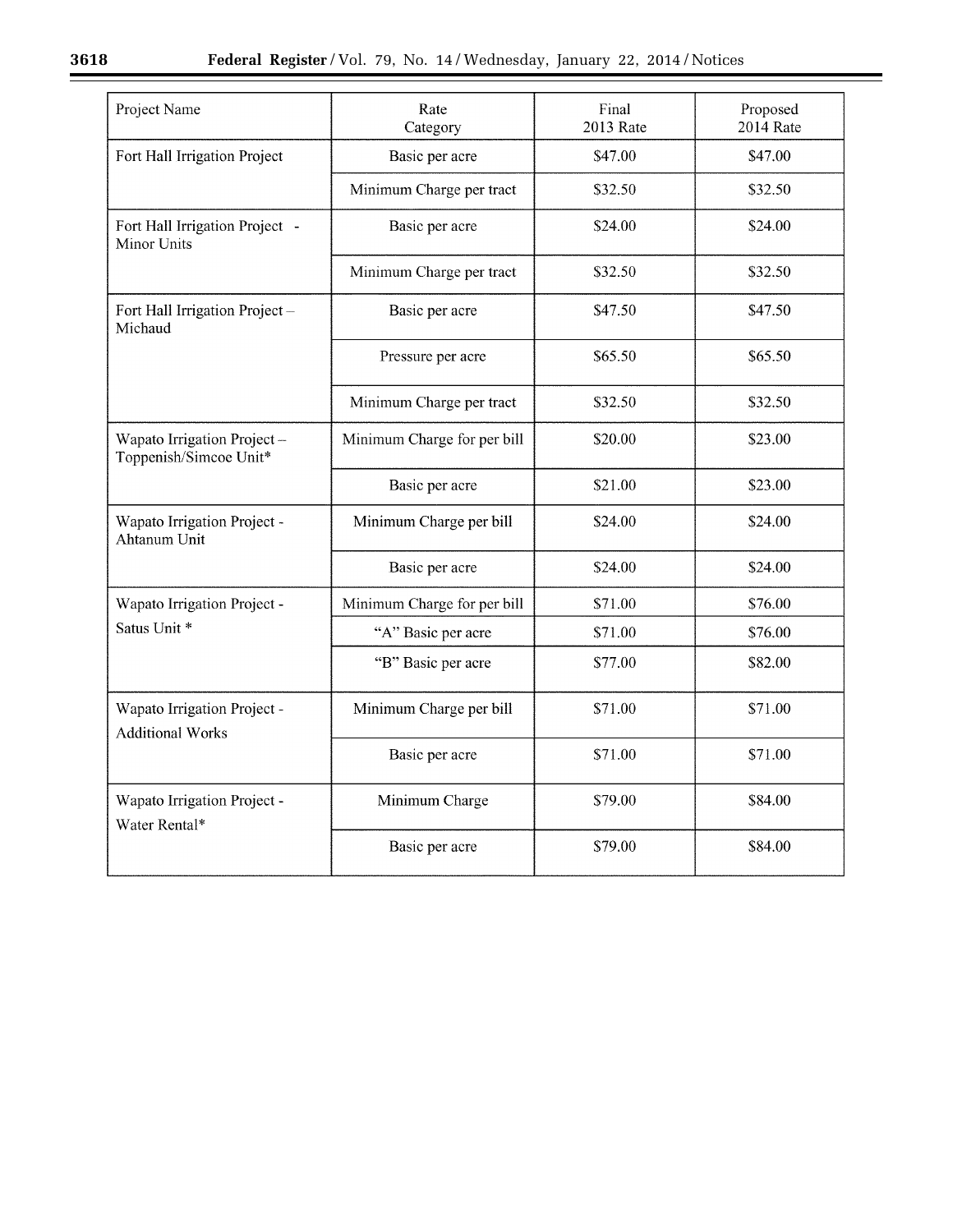| <b>Rocky Mountain Region Rate Table</b>                                                                                                                  |                  |                    |                              |  |
|----------------------------------------------------------------------------------------------------------------------------------------------------------|------------------|--------------------|------------------------------|--|
| Project Name                                                                                                                                             | Rate<br>Category | Final<br>2013 Rate | Proposed<br><b>2014 Rate</b> |  |
| <b>Blackfeet Irrigation Project</b>                                                                                                                      | Basic-per acre   | \$19.50            | \$19.50                      |  |
| Crow Irrigation Project - Willow<br>Creek O&M (includes Agency,<br>Lodge Grass #1, Lodge Grass #2,<br>Reno, Upper Little Horn, and Forty<br>Mile Units)* | Basic-per acre   | \$23.80            | \$24.80                      |  |
| Crow Irrigation Project - All<br>Others (includes Bighorn, Soap<br>Creek, and Pryor Units)*                                                              | Basic-per acre   | \$23.50            | \$24.50                      |  |
| Crow Irrigation Project - Two<br>Leggins Unit*                                                                                                           | Basic-per acre   | \$14.00            | \$14.50                      |  |
| Crow Irrigation Two Leggins<br><b>Drainage District</b>                                                                                                  | Basic-per acre   | \$2.00             | \$2.00                       |  |
| Fort Belknap Irrigation Project                                                                                                                          | Basic-per acre   | \$15.00            | \$15.00                      |  |
| Fort Peck Irrigation Project                                                                                                                             | Basic-per acre   | \$25.00            | \$25.00                      |  |
| Wind River Irrigation Project -<br>Units 2, 3 and $4*$                                                                                                   | Basic-per acre   | \$21.00            | \$22.10                      |  |
| Wind River Irrigation Project -<br>LeClair District <sup>*</sup>                                                                                         | Basic-per acre   | \$30.84            | \$28.82                      |  |
| (see Note#1)                                                                                                                                             |                  |                    |                              |  |
| Wind River Irrigation Project-<br>Crow Heart Unit                                                                                                        | Basic-per acre   | \$14.00            | \$14.00                      |  |
| Wind River Irrigation Project $-A$<br>Canal Unit                                                                                                         | Basic-per acre   | \$14.00            | \$14.00                      |  |
| Wind River Irrigation Project-<br>Riverton Valley Irrigation District*                                                                                   | Basic-per acre   | \$16.00            | \$21.02                      |  |

| <b>Southwest Region Rate Table</b> |                             |                    |                       |  |
|------------------------------------|-----------------------------|--------------------|-----------------------|--|
| Project Name                       | Rate<br>Category            | Final<br>2013 Rate | Proposed<br>2014 Rate |  |
| Pine River Irrigation Project*     | Minimum Charge per<br>tract | \$50.00            | \$50.00               |  |
|                                    | Basic-per acre              | \$15.00            | \$16.00               |  |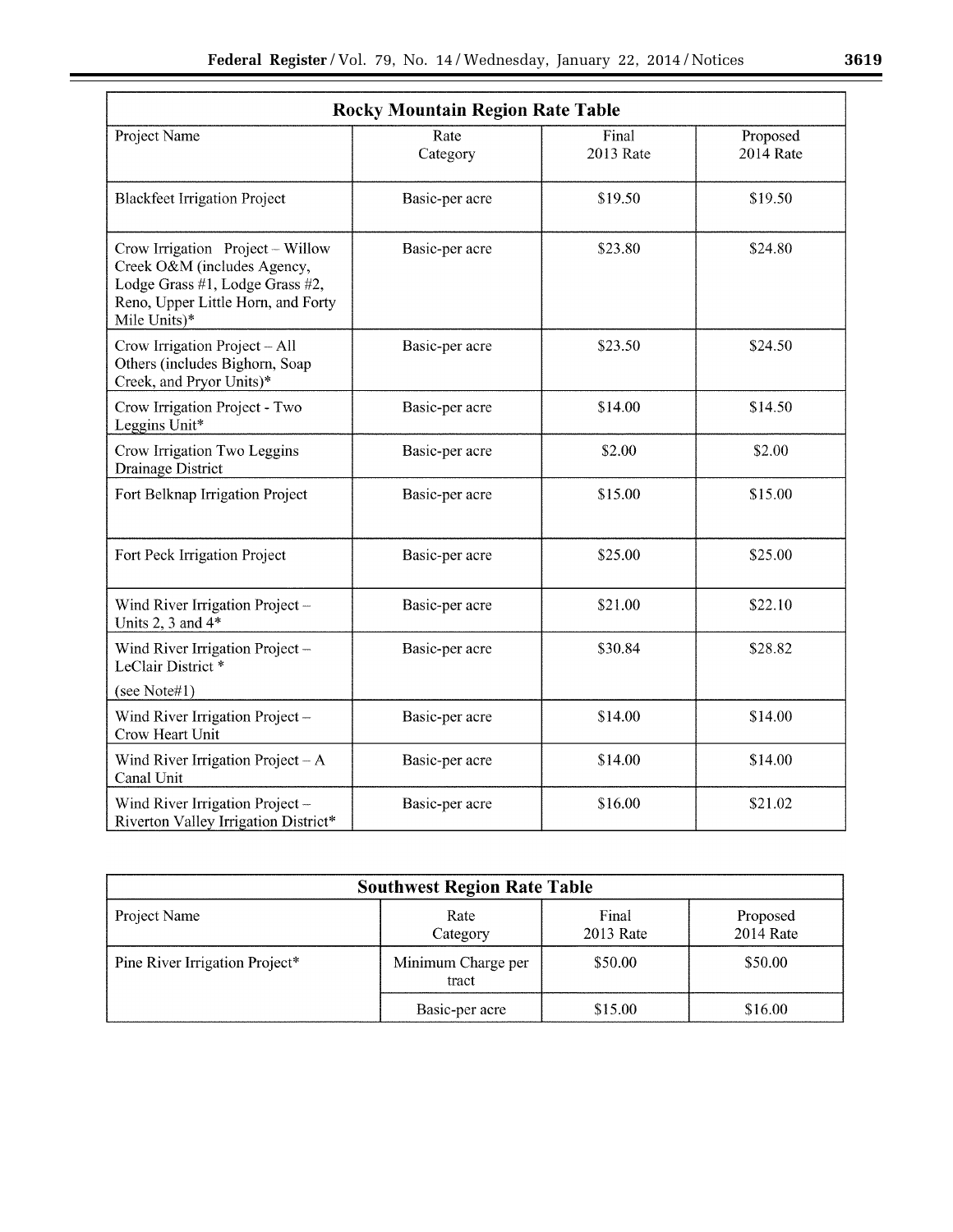$\equiv$ 

| <b>Western Region Rate Table</b>                          |                                                                                                               |                                                        |                             |                                               |                                            |  |
|-----------------------------------------------------------|---------------------------------------------------------------------------------------------------------------|--------------------------------------------------------|-----------------------------|-----------------------------------------------|--------------------------------------------|--|
| Project Name                                              |                                                                                                               | Rate Category                                          | Final<br>2013 Rate          | Proposed<br><b>2014 Rate</b>                  | Proposed<br><b>2015 Rate</b>               |  |
| Colorado River<br><b>Irrigation Project</b>               | Basic per acre<br>up to 5.75 acre-feet                                                                        |                                                        | \$54.00                     | \$54.00                                       | To be determined                           |  |
|                                                           | per acre-foot                                                                                                 | <b>Excess Water</b><br>over 5.75 acre-feet             | \$17.00                     | \$17.00                                       |                                            |  |
| Duck Valley<br><b>Irrigation Project</b>                  | Basic per acre                                                                                                |                                                        | \$5.30                      | To Be Determined                              |                                            |  |
| Fort Yuma<br><b>Irrigation Project</b>                    | acre-feet                                                                                                     | Basic per acre up to 5.0                               | \$86.00                     | To Be Determined                              |                                            |  |
| (See Note #2)                                             | Excess Water per acre-<br>foot over 5.0 acre-feet                                                             |                                                        | \$14.00                     | To Be Determined                              |                                            |  |
|                                                           |                                                                                                               | Basic per acre up to 5.0<br>acre-feet (Ranch 5)        | \$86.00                     | To Be Determined                              |                                            |  |
| San Carlos<br><b>Irrigation Project</b>                   | Basic per acre                                                                                                |                                                        | \$30.00                     | \$30.00                                       | \$35.00                                    |  |
| (Joint Works)<br>(See Note #3)                            |                                                                                                               | Proposed 2013 - 2014 Construction Water Rate Schedule: |                             |                                               |                                            |  |
|                                                           |                                                                                                               |                                                        | Off Project<br>Construction | On Project<br>Construction -<br>Gravity Water | On Project<br>Construction -<br>Pump Water |  |
|                                                           |                                                                                                               | Administrative<br>Fee                                  | \$300.00                    | \$300.00                                      | \$300.00                                   |  |
|                                                           |                                                                                                               | <b>Usage Fee</b>                                       | \$250.00 per<br>month       | No Fee                                        | \$100.00 per<br>acre-foot                  |  |
|                                                           |                                                                                                               | <b>Excess Water</b><br>Rate <sup>+</sup>               | \$5 per 1000 gal            | No charge                                     | No charge                                  |  |
|                                                           | <sup>†</sup> The excess water rate applies to all water used in excess of 50,000 gallons in any one<br>month. |                                                        |                             |                                               |                                            |  |
| San Carlos<br><b>Irrigation Project</b><br>(Indian Works) | Basic per acre                                                                                                |                                                        | \$81.00                     | \$81.00                                       | To be determined                           |  |
| (See Note#4)                                              |                                                                                                               |                                                        |                             |                                               |                                            |  |
| Uintah Irrigation<br>Project*                             | Basic per acre                                                                                                |                                                        | \$16.00                     | \$18.00                                       |                                            |  |
|                                                           | Minimum Bill                                                                                                  |                                                        | \$25.00                     | \$25.00                                       |                                            |  |
| Walker River<br><b>Irrigation Project</b>                 | Indian                                                                                                        |                                                        | \$28.00                     | \$28.00                                       |                                            |  |
|                                                           | per acre<br>non-Indian<br>per acre                                                                            |                                                        | \$28.00                     | \$28.00                                       |                                            |  |